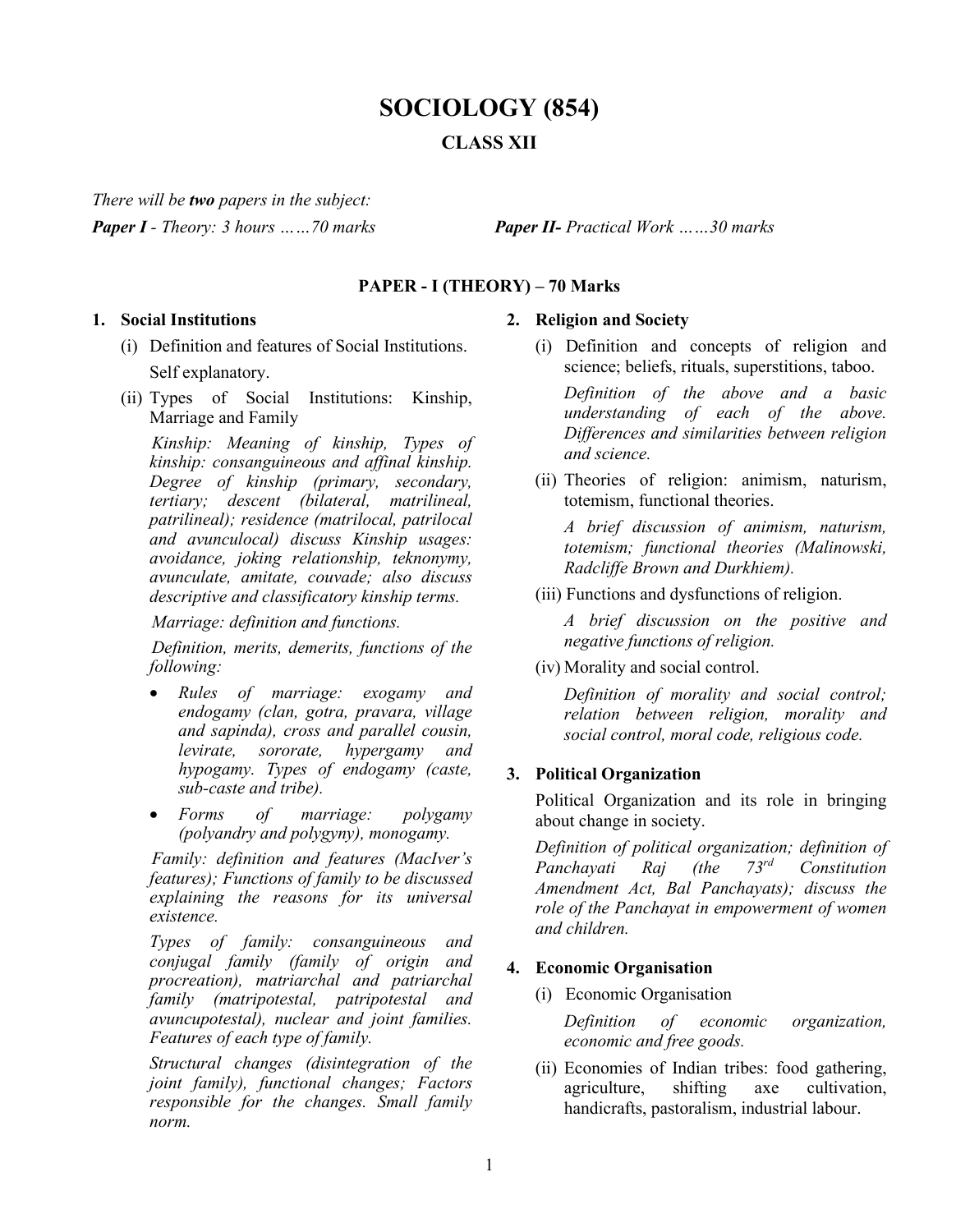*Economies of Indian tribes: (i) Food gathering; (ii) agriculture: shifting axe cultivation (jhum, dahi, koman, penda, podu and bewar), criticism of this type of cultivation; (iii) handicraft making; (iv) pastoralism; (v) industrial labour - migration of large numbers of Santhal, Kond and Gond to tea gardens in the north east; large resources of coal, iron and steel in Bengal, Bihar and Madhya Pradesh; examples of Santhal, Ho in pick-mining, coal-cutting, the mica and the iron & steel industry.*

(iii)Agrarian Economy, Jajmani system and Rural Employment.

*Agrarian Economy: land relations – owner, tenant, share cropper.*

*Jajmani system: caste based occupations and exchange of services.*

*A brief understanding of MGNREGA and its implications.*

(iv) Traditional Markets

*To be discussed with respect to Weekly markets, barter exchange.*

# **5. Tribal India - Past, Present and Future**

(i) Definition of tribe and features.

*Definition of tribe, features (unity and selfsufficiency, clan and family, common totemic ancestor, territory, occupation, endogamy, dormitories, language*, *common culture, common name, common religion, political organization and territory*)*.*

(ii) Dormitories in Tribal India

*Definition; origin of dormitories; features and functions; culture contact and change in dormitories.*

(iii) Present conditions, problems and solutions.

*Economic, political (regionalism and separatism), social and cultural conditions and problems.*

*Discuss briefly the following policies of the Government of India (post independence) for upliftment of the Indian tribes: Tribal Panchsheel, important constitutional safeguards: important Committees and Commissions: Backward Classes Commission; Special Central Assistance;* *Economic programmes and facilities: Integrated Rural Development Programme (IRDP); Large Sized Multi-Purpose Cooperative Societies (LAMPS); 20 Point Programme; Programme for encouragement in crafts, home industries and agriculture; Educational policies.*

## **6. Social Stratification**

(i) Social stratification: the elements.

*Definition of social stratification, features, inequality, difference.*

(ii) Class: The class system: its nature, development, types of classes.

*Discuss briefly the growth, nature of the different classes (lower, middle, upper).*

(iii)Caste: The caste system: concept, caste origin, caste and class comparison, its features.

*Definition; Theory of Divine Origin; Caste (Brahmin, Kshatriya, Vaishya and Shudra); characteristics of caste.*

*Social mobility - brahminisation, sanskritisation and westernization definitions only.*

(iv) Gender: Difference between sex and gender, patriarchal ideology and the status of women in independent India.

*Difference between sex and gender, gender bias and its consequences for both men and women – at the workplace, property rights and family status.*

*Gender issues: female infanticide, foeticide, dowry, sati, child marriage, domestic violence, rape, widowhood, sexual harassment; women as perpetrators of violence.*

# **7. Social Change and Development**

(i) Social change and Development

*Definition of Social Change and development – features and sources.*

(ii) Aspects of Development

 *Industrialization, urbanization, modernization, globalization and sustainable development definitions and their role in social change.*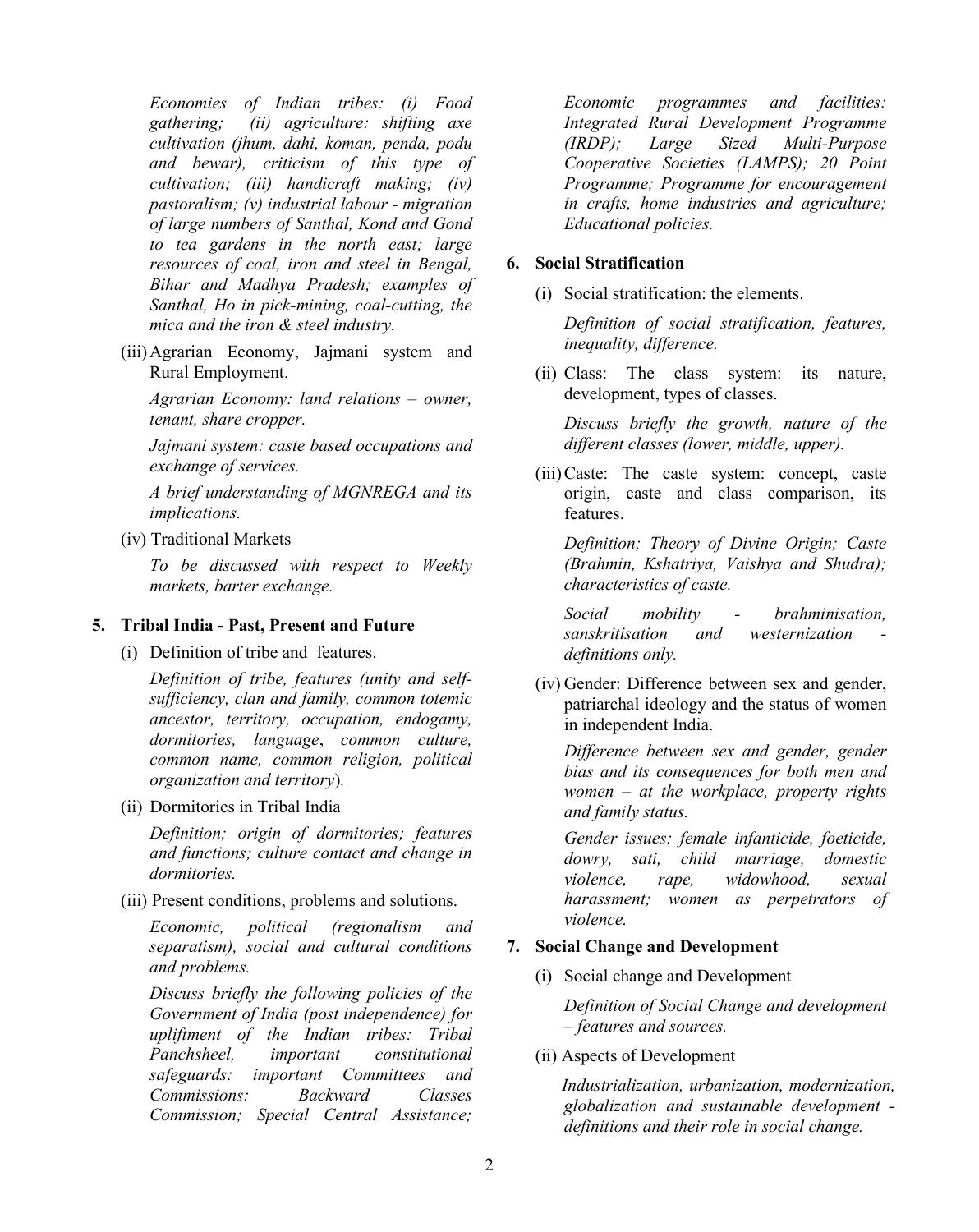*The relationship between social change and development, (special focus on sustainable development, ecological and environment issues for improving quality of life for the present and future).*

(iii) Social Movements

 *Meaning, causes and their role in society.*

(iv) Role of Education in creating Social change.

*Meaning and functions of education. Emphasize the role of education in creating social change. Role of Right to Education (RTE) and its implications to be discussed briefly.* 

(v) Role of Mass Media in creating Social change

*Role of Mass Media (Print, electronic, audiovisual; positive and negative aspects of mass media)*. *Understanding each of the above forms of mass media and their role in creating social change; their role in creating a civil society that confronts the bureaucracy and the authoritarianism of the state machinery through NGO activity, vigils and acts like the Right to Information (RTI).*

 *Positive and negative aspects of mass media.*

#### **PAPER II (PROJECT WORK) – 30 MARKS**

To do justice to the basic structural principles and theoretical orientation of the discipline, empirical and ethnographic substantiation is essential. In keeping with the significance of doing practical work and gaining a hands-on understanding of various social issues, candidates are expected to undertake **two studies**. Topics for the studies should be chosen from within the overall syllabus as there is ample scope for diversity.

Candidates will be expected to have completed **two studies** from any chapter covered in Theory. Assessment for each study will be as detailed below:

**The practical work will be assessed by the teacher and a Visiting Examiner appointed locally and approved by the Council.**

Mark allocation **per study** [15 marks] will be as follows:

| Evaluation by the teacher | 5 Marks |     |          |          |
|---------------------------|---------|-----|----------|----------|
| Evaluation<br>Examiner    | bv      | the | Visiting | 10 Marks |

#### **Evaluation by the Teacher:**

| S.<br>No.    | Assessment<br>objective                                             | Criteria                                                                                                                                                                                                                                                          | <b>Marks</b>   |  |
|--------------|---------------------------------------------------------------------|-------------------------------------------------------------------------------------------------------------------------------------------------------------------------------------------------------------------------------------------------------------------|----------------|--|
| 1.           | Process                                                             | Candidates<br>should be able to:<br>Identify the topic.<br>Plan and detail a<br>research project.<br>Select and<br>use<br>appropriate<br>research methods.                                                                                                        | 1              |  |
| 2.           | Understanding,<br>application<br>of<br>knowledge<br>and<br>Analysis | Candidates<br>should be able to:<br>Explain<br>issues<br>and<br>themes<br>clearly<br>and<br>in<br>context.<br>Interpret, analyse<br>evaluate<br>and<br>critically a range<br>of evidence<br>tο<br>present reasoned,<br>substantiated<br>arguments/<br>statements. | 2              |  |
| 3.           | Presentation                                                        | Overall<br>format,<br>referencing<br>(footnotes<br>$&\text{/or}$<br>bibliography),<br>within word limit<br>of 2000 words,<br>title<br>page,<br>header/footer, etc.                                                                                                | $\overline{2}$ |  |
| <b>TOTAL</b> |                                                                     |                                                                                                                                                                                                                                                                   |                |  |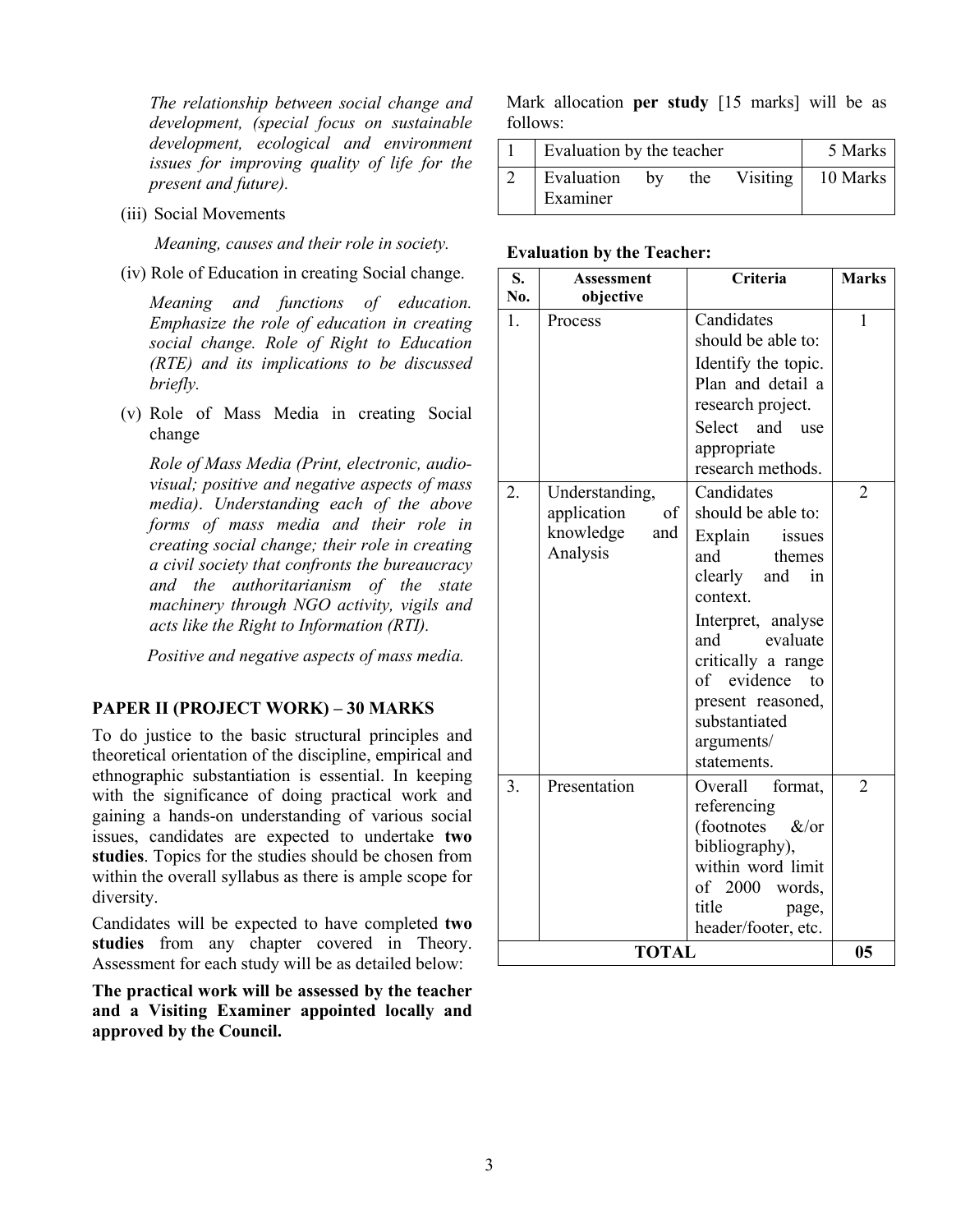| S.<br>No.    | Assessment<br>objective                                            | Criteria                                                                                                                                                                                   | <b>Marks</b> |  |
|--------------|--------------------------------------------------------------------|--------------------------------------------------------------------------------------------------------------------------------------------------------------------------------------------|--------------|--|
| 1.           | Choice of<br>Technique/<br>Detailed<br>procedure &<br>Presentation | Candidates should be<br>able to:<br>Overall<br>format,<br>referencing (footnotes<br>bibliography),<br>$\&$ /or<br>title<br>page,<br>header/footer, etc.                                    | 4            |  |
| 2.           | Analysis and<br>evaluation                                         | Candidates should be<br>able to:<br>Interpret, analyze and<br>evaluate critically<br><sub>a</sub><br>range of evidence to<br>present<br>reasoned,<br>substantiated<br>arguments/statement. | 3            |  |
| 3.           | Viva                                                               | Range of questions<br>based on the project<br>only.                                                                                                                                        | 3            |  |
| <b>TOTAL</b> |                                                                    |                                                                                                                                                                                            |              |  |

### **Evaluation by Visiting Examiner:**

#### **List of suggested studies for Project Work:**

- 1. Different types of kinship systems (patriarchal/matriarchal with examples as the base of discussion).
- 2. Different marriage customs in India (comparisons can also be done).
- 3. Changing nature of the Indian family.
- 4. Religion and Society (focus can be on the biography of a world religion).
- 5. The problem of Communalism in India.
- 6. Traditional economies and the barter system.
- 7. Consumerism and modernization.
- 8. The status of women in traditional society.
- 9. The changing status of women in India.
- 10. Women Leaders.
- 11. The role of Education in creating social change.
- 12. Media and modernization.
- 13. The internet as a substitute for family and school.
- 14. Globalisation and its impact on the individual and society.
- 15. Role of society in development and environment – (public awareness, education programmes, campaigns, public participation in decisionmaking, etc. e.g. Chipko Movement, Appiko in Karnataka, Eco Clubs, etc.
- 16. Study a few noteworthy examples of sustainable development e.g.- Barefoot College in Tilonia, the work of NGOs like DDS in Andhra Pradesh in promoting self-sustenance in rural communities through developing seed banks, cultivation of millets and through promoting microfinance in the Grameen bank model.
- 17. The policy of reservation in India or The Backward Class Movement.
- 18. The significance of the Mandal Commission.
- 19. The rising Middle Class in India.
- 20. The nature of protest in rural India (example Singur).
- 21. The Uttarakhand tragedy: natural or manmade disaster?
- 22. Superstitions and Taboos.

*The studies chosen are primarily theoretically oriented and based on concepts learnt in the class. Because these studies are theoretical, the methodology will be different and would be based on secondary data collection and its analysis and interpretation. Broad suggestions about how to approach similar studies are given below:*

**1. Changing nature of the Indian family (S. No. 3 -** List of suggested assignments for Practical Work**)**

**Aim:** To study the changing nature of the family in an urban setting.

**Data:** Students need to identify their sample and then gather their data by interviewing members from five families. Members of different generations from each family should be interviewed.

The student needs to collect data with the help of a questionnaire and interviews. The questions can be framed on the following:

- − Description of the family structure (members, who does what in the family, the jobs outside, etc.)
- − How they see themselves joint or nuclear in terms of family relatives, who all live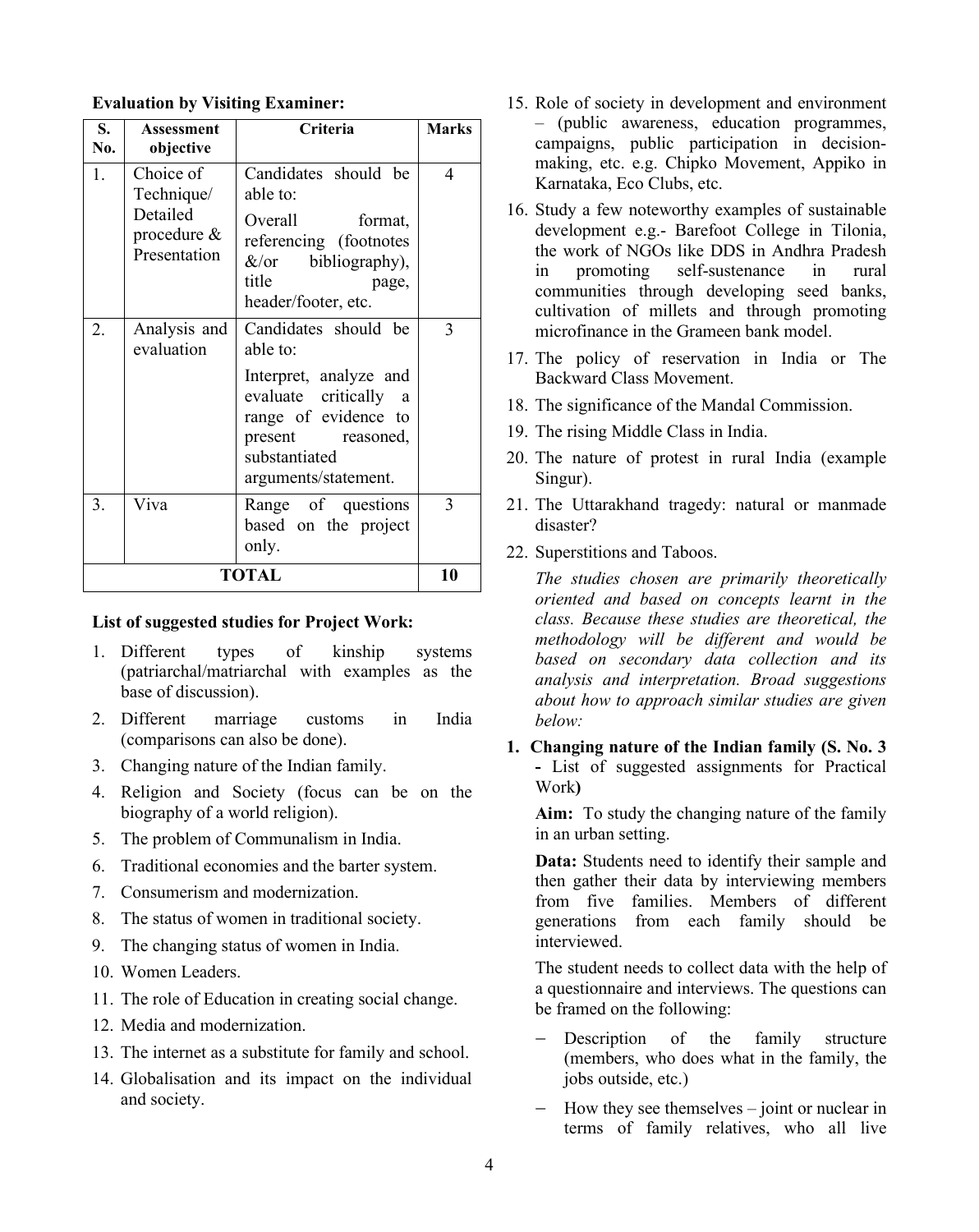together, or share a kitchen or pool resources, etc.

- − Seeking different family members opinion on whether they feel family life has changed. Nature of changes that have taken places and what have caused the changes.
- − Has the status of the women in the family has changed in the recent past.
- − Whether the women in the family work?
- − Relationship between the different members of the family.

**Interpretation**: Once students have gathered this information they can analyse whether the family they have interviewed has changed over a period of time.

Students should examine:

- whether the respondents' perception of the nature of the family matches with what the student has learnt in class.
- analyse what are the reasons for change in the nature of the family, if any.

For instance:

- (i) whether migration has caused the family to change
- (ii) occupational changes and shift in residence has caused changes.
- (iii) the education and working of the women of the family has created changes
- (iv) failure of the generations to cope with each other has led to changes
- (v) constraint of space has caused the changes

**Conclusion:** Students should also do a minor statistical analysis of:

- − the types of families that they are able to identify into nuclear and joint
- − make an approximation about what type of family is the trend in their sample.
- − proceed to find out whether there are common factors in their sample that keep a family nuclear or joint.
- **2. Consumerism and Modernization (S. No. 7** List of suggested assignments for Practical Work**)**
- **3. Media and Modernization (S**. **No. 12** List of suggested assignments for Practical Work**)**
- **4. Globalisation and its impact on the Individual and the Society (S. No. 14 -** List of suggested assignments for Practical Work**)**

These three topics are interrelated and yet can be looked at independently.

*(The same aim, methodology and interpretation will apply for the above studies).*

**Aim:** To discuss how the processes of modernization and globalisation have had an impact on society, culture and the individual.

**Data:** Students need to interview members of a family from different generations (grandparents /parents and grandchildren/children) by identifying a sample of families in their neighbourhood who could belong to different economic backgrounds. Data should also be gathered from secondary sources such as the newspaper, internet and magazine articles.

Students need to begin by first discussing the concepts of modernization and globalisation as learnt in class. They should then proceed to gather information on consumerism, media and the changes in a society as a result of the process of globalisation.

Students need to ask these respondents:

- − Nature of their life style
- − Patterns of expenditure
- − How they use their leisure time
- Students should then ask how this is different from the earlier times so that they get a sense of the change in the lifestyle
- − How their daily life has changed with modernization
- − What is the nature of the change
- − Ask respondents what role the media has played in bringing about change and adaptation
- − Ask about the role of the market in influencing consumption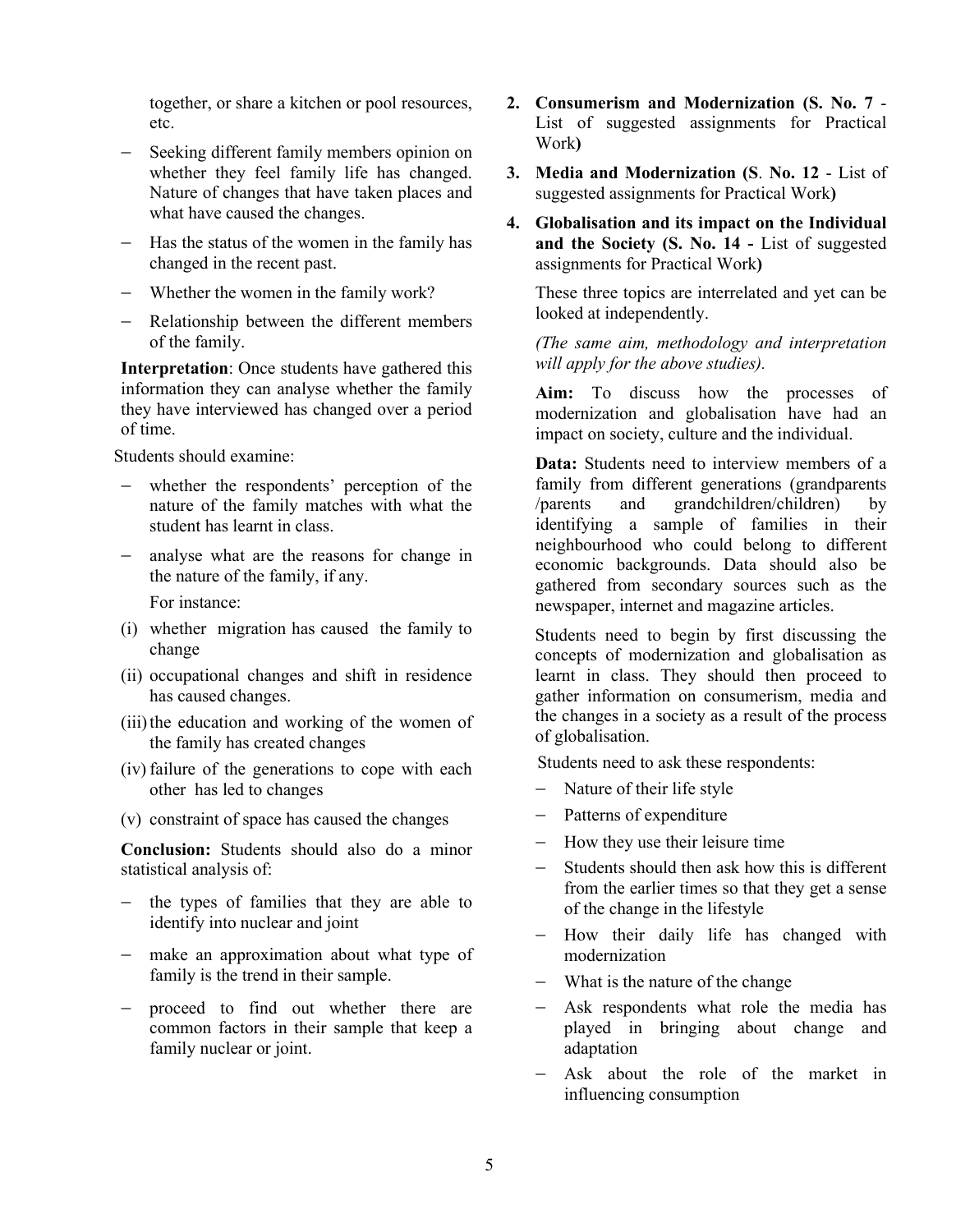- − How their consumption patterns have changed
- − How their thinking has changed and what are their political leanings
- − Whether these are positive or negative changes

**Sociological interpretation**: Students need to do a simple analysis of the patterns of change and the reasons for the change.

They should also see if there is a common pattern in the classes of this change.

They should try and compare the changes between classes and understand if factors such as:

- − education
- − income
- − family background
- − religion etc., play a role in the changing life following modernization and globalisation.
- **5. Internet as a substitute for the Family and School (S. No. 13 -** List of suggested assignments for Practical Work**)**

*This topic is self-evident and requires a critical analysis of the positive and negative impact of the internet. Given the amount of time the youth spend on the internet, it would be interesting to let the students engage in an auto- biographical critical analysis of the topic.* 

*The analyses could be presented as a debate of ideas, supported by interviews with family members, parents, teachers and peers.*

- **6. Changing status of women in India (S. No. 9 -** List of suggested assignments for Practical Work**)**
- **7. Women Leaders (S. No. 10 -** List of suggested assignments for Practical Work**)**

**Aim**: These two topics are meant to understand whether the position of women has changed in society

Data: For both the topics, students would be required to take up specific areas where women participate. For instance, the role of women in the economy or women in education or women in the public arena can be looked at.

**For topic 9 (Changing status of women in India):** Students can interview women in these areas and ask questions such as:

- − how their lives have changed socially and economically
- − how their status has changed

− how education has changed their lives

− what they see as symbols of this change

Students should also have a summary of the Government's legislations/bills on women, as this will help analyse how successful the Government's efforts have been at emancipating women.

A comparison between the past and present can also be done by the students.

**For topic 10 (Women Leaders):** After following the above aim and data, students should take up the life of a woman leader from any time frame and present a biographical sketch supported by photographs.

They can also take up the life of two women from two different time periods and compare the changes that have taken place.

Case studies of women in different arenas, across cultures/religions can be presented.

**8. The rising Middle Class in India (S. No. 19-** List of suggested assignments for Practical Work**)**

**Aim:** To study the rise of the middle class and its changing lifestyle, consumption habits and mindset.

**Data**: Students will have to gather data by interviewing middle class family members in their neighbourhood. Students need to interview members of a family from different generations (grandparents /parents and grandchildren/children).

They need to create a questionnaire for this where the kind of questions asked should be:

- − About family background (age /religion, etc.).
- − Their history in the city (how long they have lived there /where they have come from/why they came, etc.).
- − Their past and present occupation.